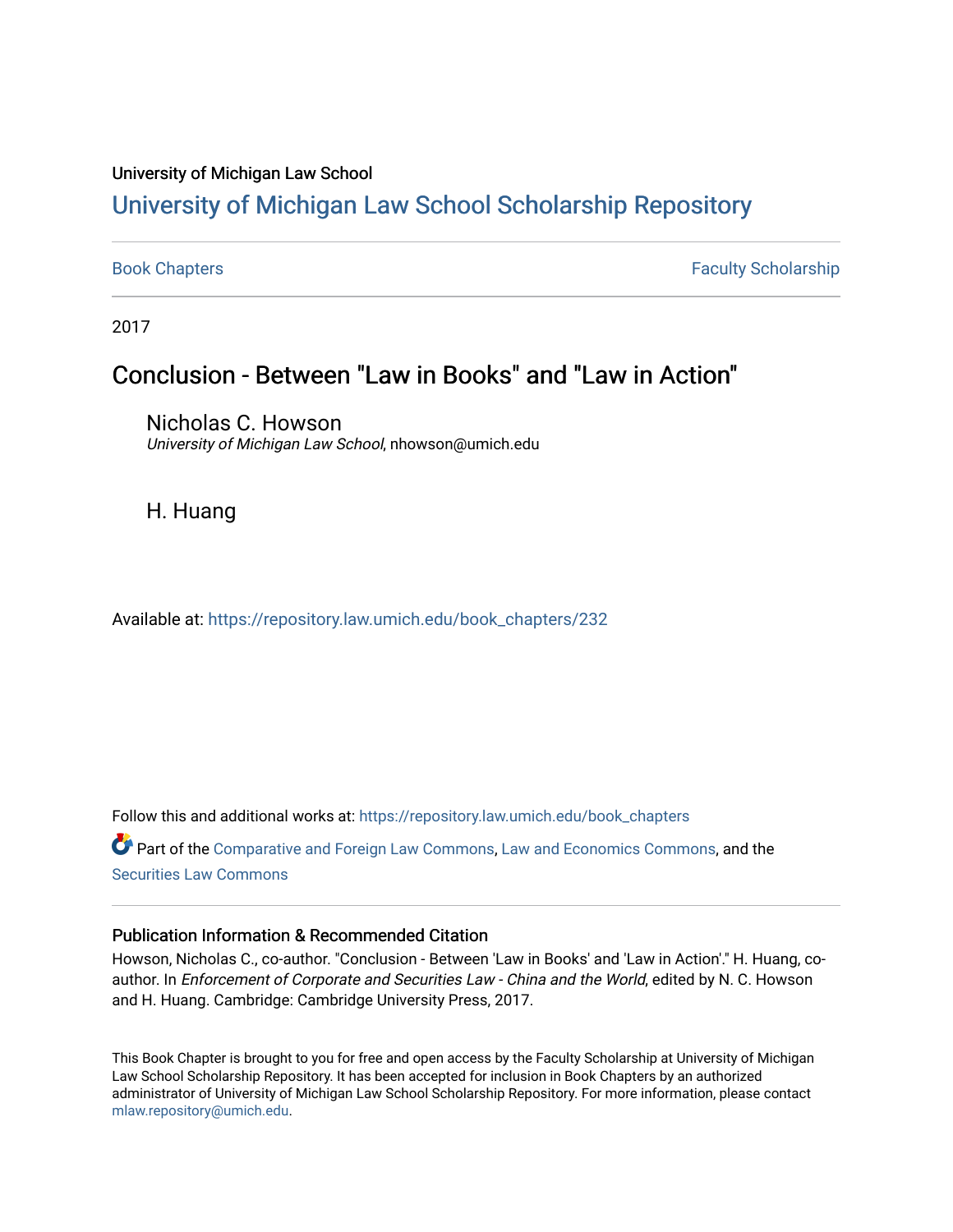# **ENFORCEMENT OF CORPORATE AND SECURITIES LAW**

China and the World

Edited by

ROBIN HUI HUANG *The Chinese University of Hong Kong* 

NICHOLAS CALCINA HOWSON *University of Michigan Law School* 

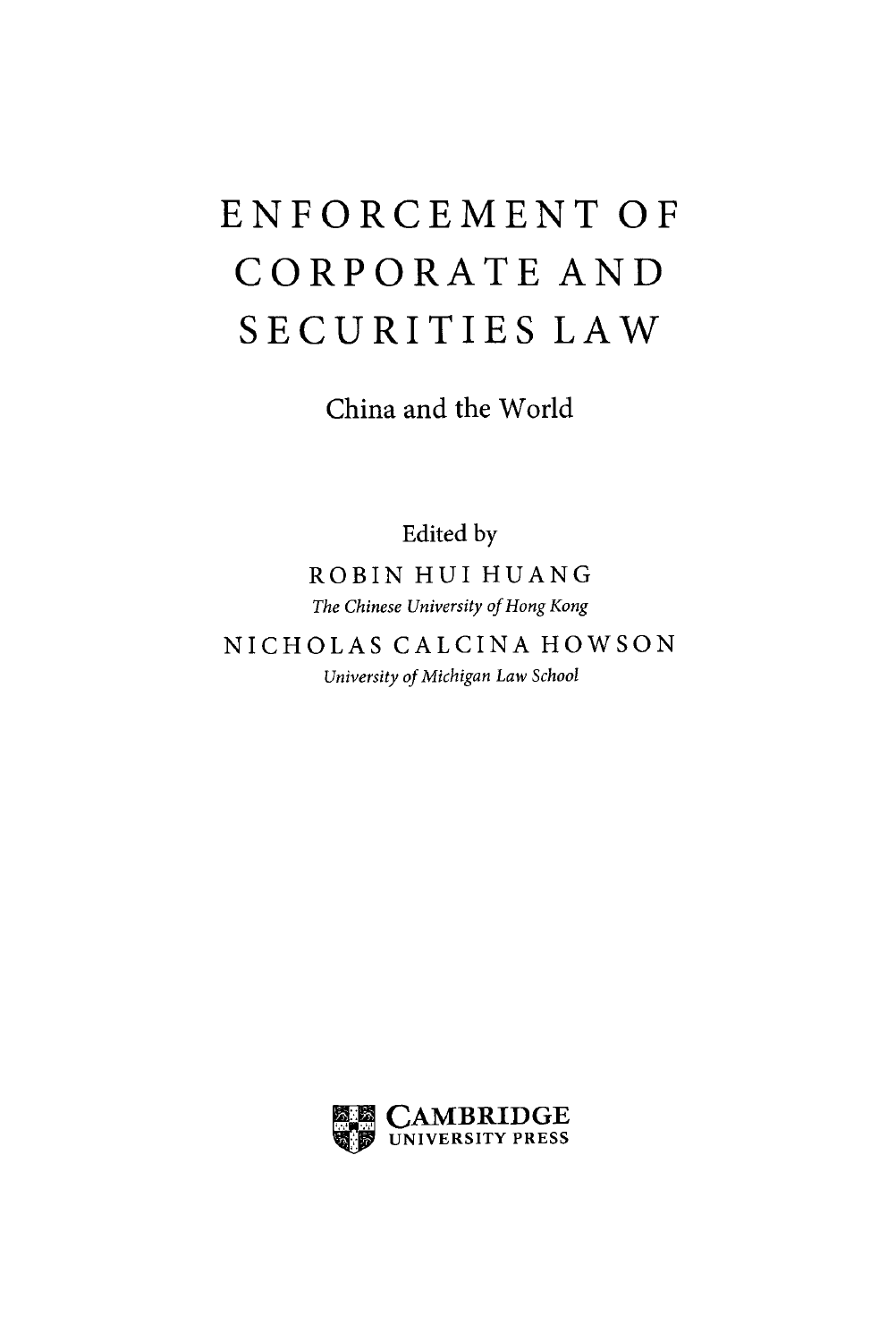## **Conclusion**

#### ROBIN HUI HUANG AND NICHOLAS CALCINA HOWSON

#### **1 A Big Gap between 'law in books' and 'law in action'**

Any attempt to comprehensively analyse the enforcement of corporate law and securities regulation is difficult, not only because there are so many distinct national systems in play, but also because, we need to examine both formal enforcement mechanisms and the way in which such mechanisms are applied in practice. If nothing else, the expert analyses presented in the foregoing chapters of this book confirm that with respect to enforcement issues a rather large gap does exist between what Roscoe Pound memorably called 'law in books' and 'law in action'.<sup>1</sup>

Across the globe, there certainly appears to be a discernible trend toward encouraging private enforcement in recent years. As this collection demonstrates: the PRC formally allowed private claims against securities misrepresentation in 2002;<sup>2</sup> after the Parmalat case of 2003, Italian courts have adjudicated several very significant civil cases concerning securities misrepresentation;<sup>3</sup> Germany introduced a model case mechanism to provide collective redress for securities investors in 2005;<sup>4</sup> in 2004 Japan introduced a special provision enabling investors to pursue liability of securities issuers for misrepresentation in disclosure documents;<sup>5</sup> Korea passed a law in 2003 (effective from 2007) to introduce a class action mechanism designed to enhance protection for small investors in the Korean securities markets;<sup>6</sup> in 2003, Taiwan established a non-profit organisation successor to a similar body created in the late 1990s, the Securities and Futures Investors Protection Center, which can by itself bring a representative action with respect to an alleged securities

<sup>1</sup> Roscoe Pound, *Law in Books and Law in Action,* 44 AMER. L. REv. 12 (1910). See John Armour, Bernard S. Black, Brian R. Cheffins and Richard Nolan, Chapter 13.<br><sup>2</sup> See Liming Wang, Chapter 6.  $^3$  See Guido Ferrarini and Paolo Giudici, Ch

<sup>&</sup>lt;sup>2</sup> See Liming Wang, Chapter 6.  $3$  See Guido Ferrarini and Paolo Giudici, Chapter 19. 4 See Rainer Kulms, Chapter 18.  $5$  See Gen Goto, Chapter 20.

<sup>&</sup>lt;sup>6</sup> See Hwa-Jin Kim, Chapter 21.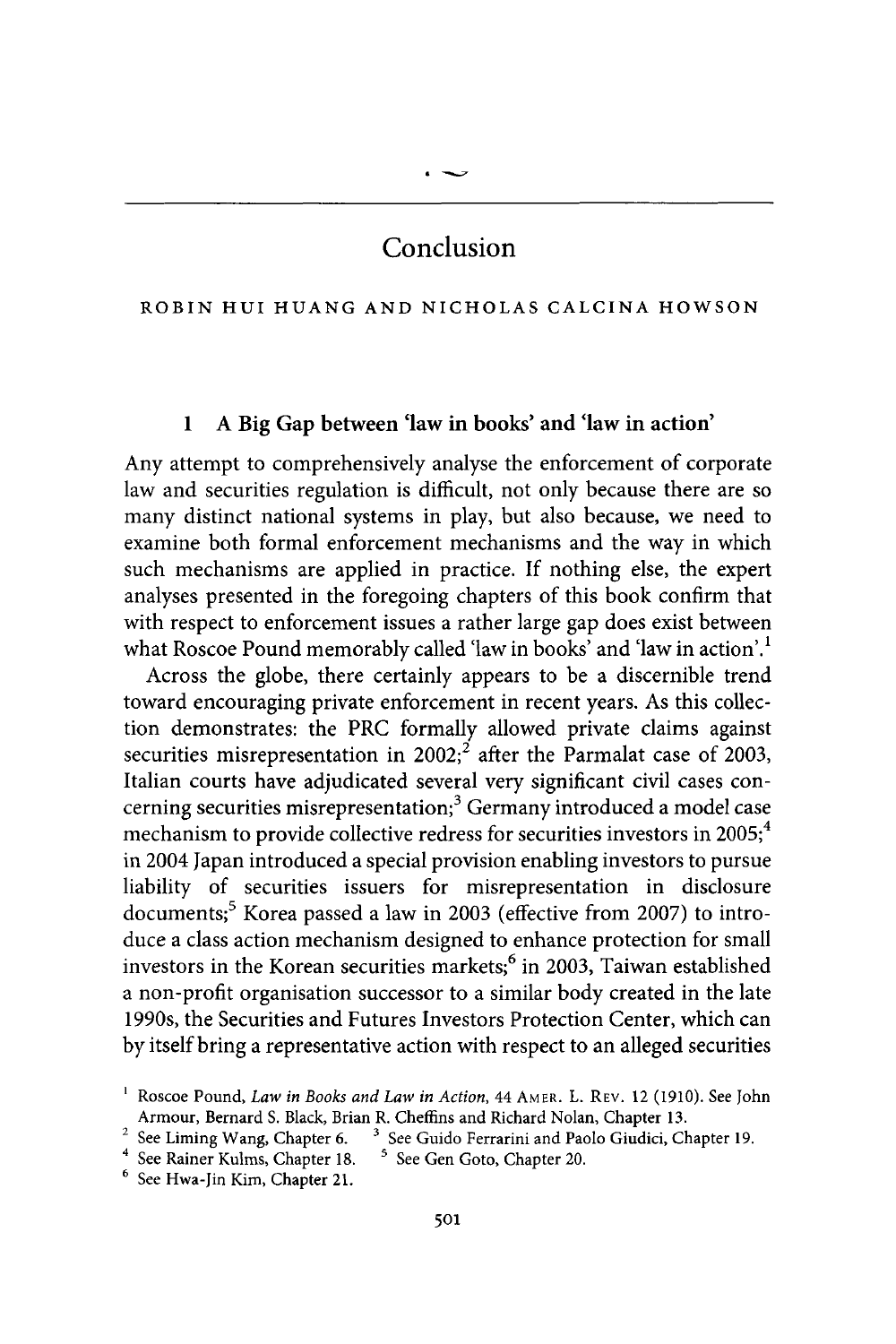#### 502 CONCLUSION

or futures-related breach which has harmed multiple securities investors or futures traders;<sup>7</sup> and India reformed its company law statute to allow for class action in 2013.<sup>8</sup> Of course, the trajectory in the US, the motherland of private enforcement of corporate and securities law in a decidedly common law context, has been in the opposite direction as a result of both statutory amendment and jurisprudential developments, and notwithstanding the scandals that gave rise to Sarbanes-Oxley and then the Global Financial Crisis.<sup>9</sup>

However, it is one thing to stipulate a private right of action in statute or regulation, and it is quite another to see it implemented or pursued in practice. In all countries and legal systems, the successful implementation of a private enforcement scheme depends on various procedural, institutional, political and cultural factors.<sup>10</sup> In some jurisdictions that have actually gone as far as introducing a class action mechanism, such as Korea and India, its effectiveness has been severely curtailed by the lack of rules allowing or governing contingency fee arrangements. In emerging economies such as the PRC, India and Brazil, private enforcement has in many ways been frustrated by the judiciary. For instance, the PRC had long provided a regulatory-statutory 'legal basis' for civil liability for false and misleading disclosure in its securities markets, but this could not even begin to be implemented until 2002-2003 when the PRC Supreme People's Court (SPC) reversed its initial ban on acceptance of such cases and started to allow Chinese courts to take such cases under intense public pressure. And even after the SPC's switch in 2002-2003, the Chinese judicial bureaucracy has continued to use all manner of tricks to stymie the handling of civil compensation claims for misrepresentation in the securities markets, which at least one of the authors in this collection sees as the reason for the lower-than-expected number of securities civil claims to date.<sup>11</sup> Similarly, in India and Brazil, limitations

 $<sup>7</sup>$  See Wen-Yeu Wang, Chapter 22.  $<sup>8</sup>$  See Vikramaditya Khanna, Chapter 16.</sup></sup>

<sup>11</sup> Robin Hui Huang, Chapter 8. We should note that in some cases the PRC judiciary acts creatively when faced with doctrinal and institutional constraints. For instance, in the distinct area of private enforcement of corporate law fiduciary duties, one of our authors theorises that PRC judges have enforced basically common law transplanted fiduciary duty doctrines using the traditional civil law analytical framework for tort liability. See Jiangyu Wang, Chapter 10. Similarly, the spirit of judicial innovation has been demonstrated in the enforcement of China's statutory corporate veil piercing regime. See

<sup>&</sup>lt;sup>9</sup> See Judge Jed Rakoff, Chapter 1; James D. Cox and Randall S. Thomas, Chapter 12; and

John Armour, Bernard S. Black, Brian R. Cheffins and Richard Nolan, Chapter 13. 10 See Judge Jed Rakoff, Chapter 1; Mathias Reimann, Chapter 2; and Xianchu Zhang, Chapter 7.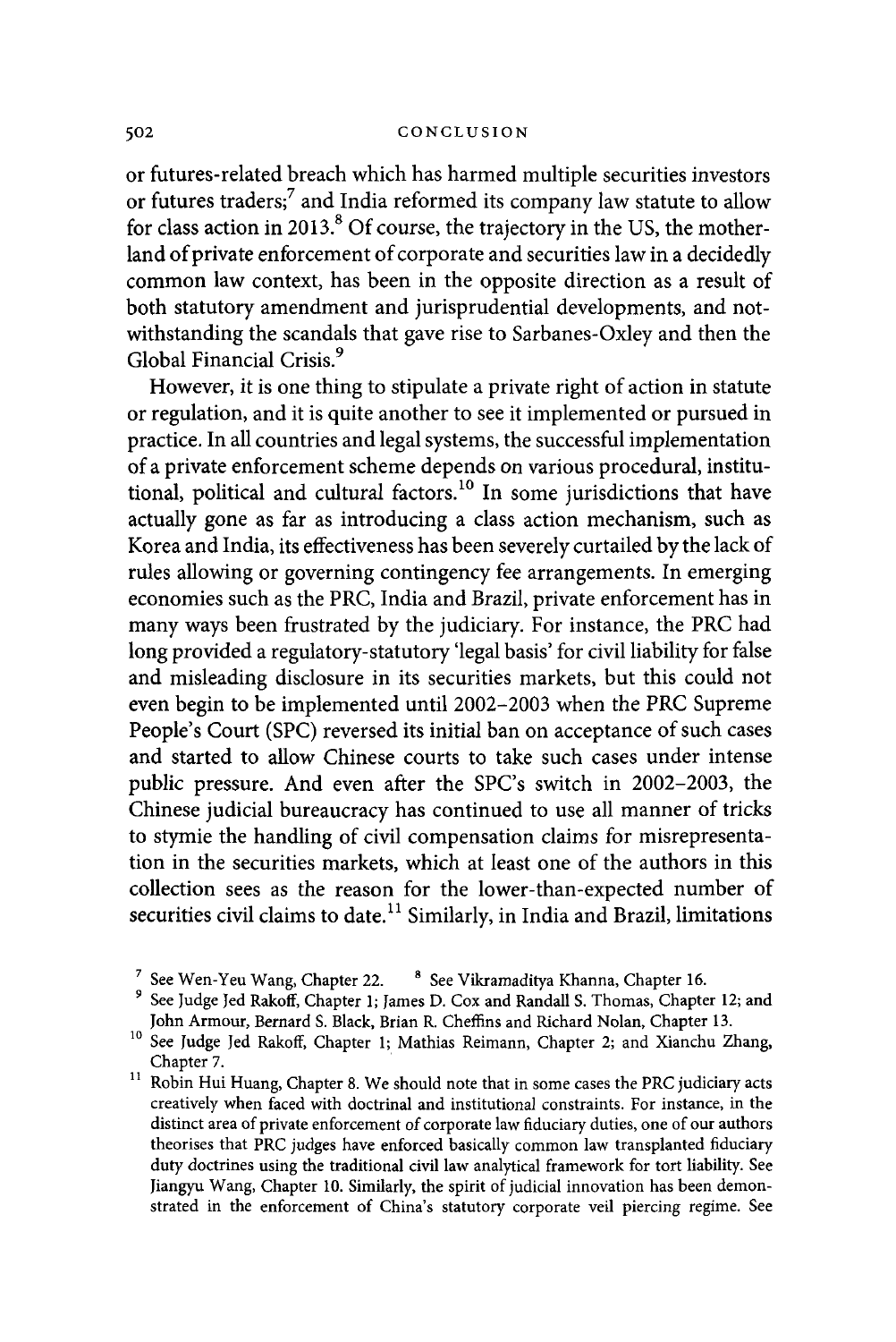1 A BIG GAP BETWEEN 'LAW IN BOOKS' & 'LAW IN ACTION' 503

associated with the functioning of the courts are identified as one of the central challenges facing private enforcement. <sup>12</sup>

However, if something is not 'in the books' or is subject to some level of regulatory or institutional constraints, one need not jump to the conclusion that there results a complete vacuum, as there may be in operation effective functional substitutes for what appears to be missing. This volume reveals that phenomenon in spades. For instance, China does not have class action and severely restricts both 'group' actions and contingency fee arrangements,<sup>13</sup> but the Chinese People's Courts have come up with a procedural innovation - something with a function similar to the German model case regime - which allows the PRC People's Courts to efficiently hear multiple cases arising from the same securities misrepresentation.<sup>14</sup> In Japan and Italy, the lack of a class action has not proven a fatal problem either.<sup>15</sup> Likewise, while Australia does not formally allow the kind of contingency fee arrangements which are considered crucial for private enforcement, in practice a third party litigation funding mechanism has served as a functional substitute for contingency fee arrangements.<sup>16</sup>

While it is hard to determine the relative significance of public and private enforcement in quantitative terms, from the chapters in this book it would seem that across the globe - with the notable exception of the  $US<sup>17</sup>$  – private enforcement is far less important than public enforcement. In Hong Kong, for example, while a private right of action is available, it has not really been used to date, partly due to the lack of class action, partly because of the effectiveness of public enforcement in protecting investors. The Hong Kong securities regulator, for example, has instead ordered issuers to repurchase from aggrieved investors the

Robin Hui Huang, 'Piercing the Corporate Veil in China: Where Is It Now and Where

- Is It Heading?', 60 *American Journal of Comparative Law* 743 (2012). 12 John Armour and Caroline Schmidt, Chapter 23 (stating that 'Brazilian judges are overworked, with a long case backlog. They are also under-trained in business matters ... ');<br>Vikramaditya Khanna, Chapter 16 (noting 'the glacial speed of the Indian courts').
- 
- <sup>13</sup> See Liming Wang, Chapter 6. <sup>14</sup> See Robin Hui Huang, Chapter 8.<br><sup>15</sup> Guido Ferrarini and Paolo Giudici, Chapter 19 (contending that 'the poor state of Italian private enforcement did not depend on substantive rules or the simple absence of class actions'); Gen Goto, Chapter 20 (opining that 'US-style class action is not a prerequisite
- for securities litigation').  $^{16}\,$  Michael Legg, Chapter 15 (stating 'litigation funding addresses the cost disincentives to
- the commencement of class action litigation ... ').<br><sup>17</sup> Even in the US, it is claimed that '... [as] representative shareholder litigation comes under increasing attack ... attention has shifted to governance and market mechanisms to address managerial agency costs'. James D. Cox and Randall S. Thomas, Chapter 12.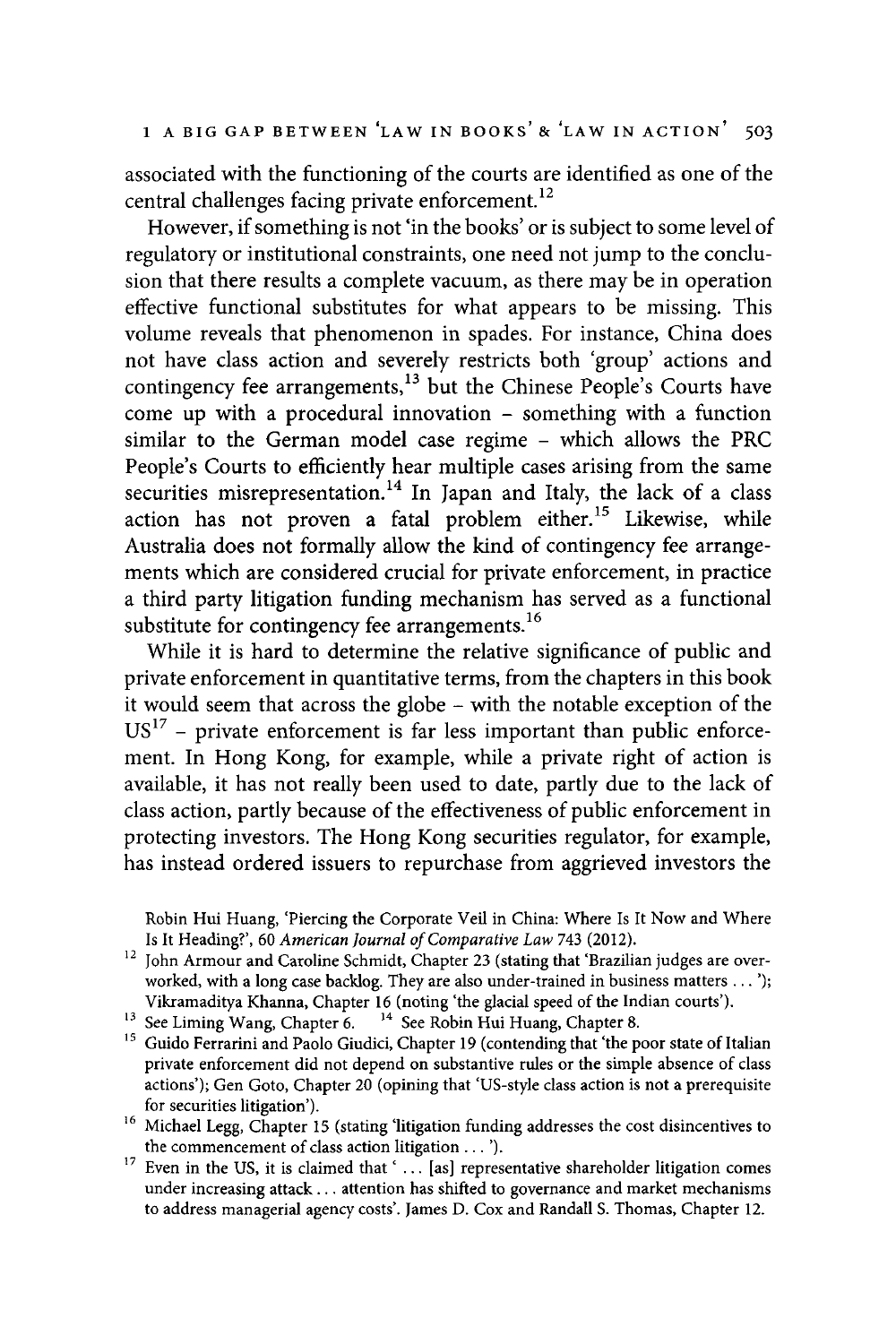shares sold to them at inflated prices caused by misrepresentation in public issuance documents, and ordered insiders to pay money to their trading counterparties to restore such counterparties to the same position, in financial terms, they were in before the insider trading prohibition-breaching trades.<sup>18</sup> We may conclude therefore that public enforcement in Hong Kong - rapidly becoming one of the world's most important securities markets - has been very effective in protecting investors, largely obviating the need for private enforcement. Further, in many jurisdictions where there is some allowance for private enforcement in varying degrees, such as the PRC, Taiwan, Japan and Korea, a 'piggyback' can be employed, whereby private enforcement always follows after or operates in parallel with public enforcement. As many of the authors in this collection note, this kind of piggybacking helps private claimants overcome the evidentiary difficulties caused by the lack of discovery rules in those jurisdictions and allows private enforcement to benignly free ride on public enforcement.

Hence, although private enforcement seems to have become increasingly important and popular amongst the national jurisdictions examined in this book, it has not yet played a very significant role in enforcing corporate and securities laws, at least judging from the number of cases observed to date. Of course, we recognise that it may not be appropriate to measure the significance of private enforcement simply by reference to the private cases which are actually brought. In Korea, for instance, the introduction of class action is said to have generated strong deterrence so that many Korean listed companies rushed to improve their disclosure practices before the law took effect three years after its enactment. <sup>19</sup>

The above observations divined from the chapters presented in this book have important implications for a more critical understanding of the widely-accepted 'law and finance' literature.<sup>20</sup> On the one hand, methodologically, it is simply not adequate to solely identify formal rules for investor protection on the books, both substantive and procedural, and

 $^{18}$  See Alexa Lam, Chapter 17.  $\quad ^{19}$  See Hwa-Jin Kim, Chapter 21. 20 Rafael La Porta, Florencio Lopez-de-Silanes, Andrei Shleifer and Robert Vishny, 'Law and Finance', 106 *Journal of Financial Economics* 1113 ( 1998) (reporting that the common law outperforms the civil law in encouraging financial development); Rafael La Porta, Florencio Lopez-de-Silanes, Andrei Shleifer, 'What Works in Securities Laws?', 61 *Journal of Finance* 20 (2006) (arguing that compared with private enforcement, the importance of public enforcement is at best modest); Simeon Djankov, Rafael La Porta, Florencio Lopez-de-Silanes, Andrei Shleifer, 'The Law and Economics of Self-dealing', 88 *Journal of Financial Economics* 430 (2008) ( conducting a cross-country empirical study of law and finance).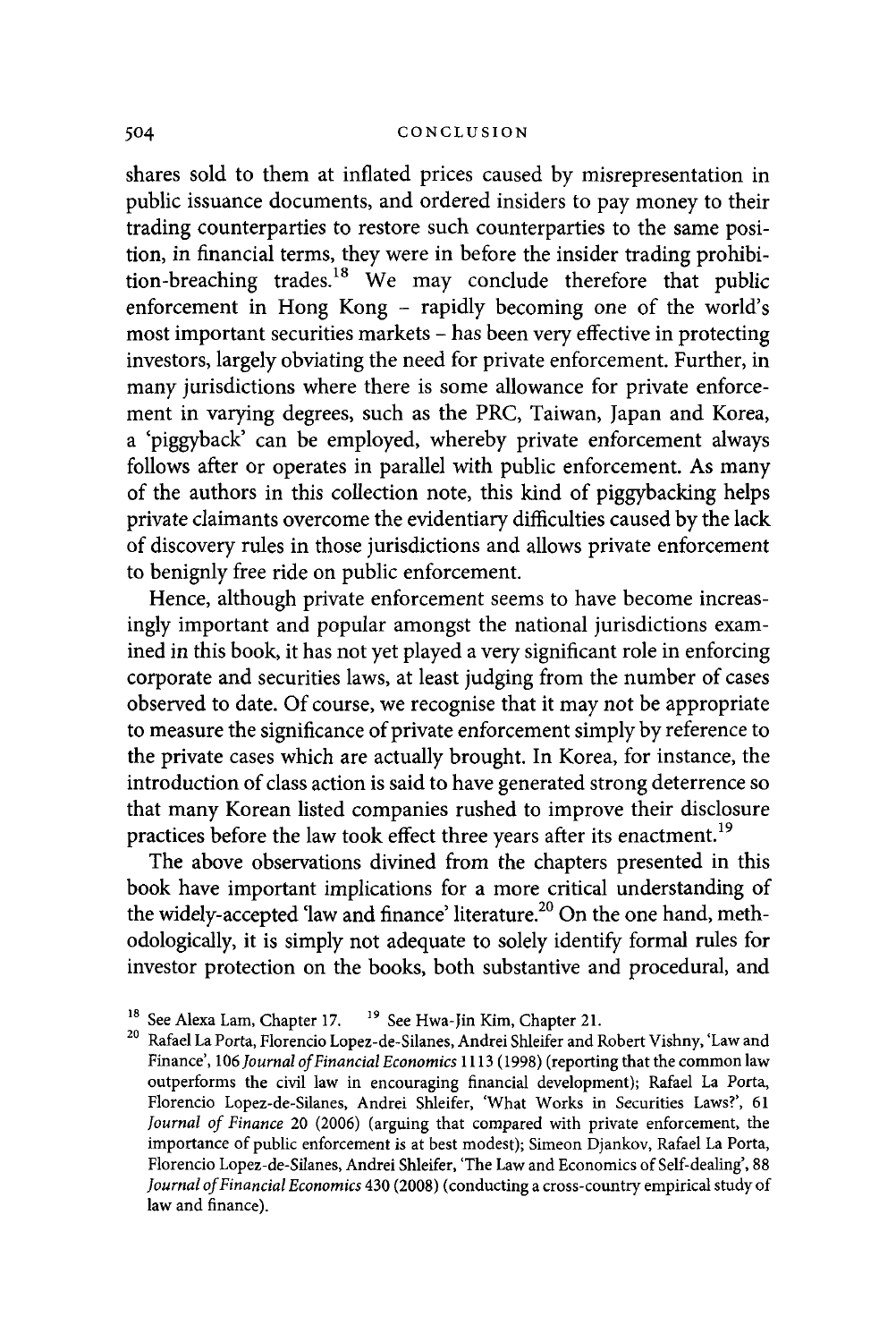#### 1 A BIG GAP BETWEEN 'LAW IN BOOKS' & 'LAW IN ACTION' 505

then assign value to them as independent variables in cross-country and allegedly empirical studies of 'law and finance'. This book reveals that although many jurisdictions have had the same or similar formal rules on the books, the enforcement of such norms and implementation of such procedures in practice vary greatly, always depending on the respective institutional, political, cultural and economic environments in which they operate. Moreover, the simple valuing of such norms or formal practices as independent variables so characteristic of this literature completely ignores the possibility that a given jurisdiction might use equally or more effective substitute mechanisms, the implementation of which is invisible in these tabulations.

On the other hand, the robust 'legal origins' conclusions drawn by the 'law and finance' studies, seem rather weak in the face of the material presented in this book. Under the 'legal origins' argument, common law jurisdictions make more use of private enforcement which correlates to deep and more liquid securities markets. However, this book suggests that the initial premise upon which the 'legal origins' edifice is built is overly simplistic: indeed, apart from the US, all other common law jurisdictions discussed in this book, including the UK, Australia, Canada, India and Hong Kong, clearly put more reliance on public enforcement than private enforcement.<sup>21</sup> At present, these non-US common law jurisdictions seem to rely on private enforcement at a level comparable to that in civil law jurisdictions, both in terms of the availability of the class action regime and the actual cases produced to date. In fact, one of the chapters in this book demonstrates that historically the level of investor protection in the UK and Germany was actually similar over the nineteenth century.<sup>22</sup>

In short, what seems apparent from the discussion in this book and the conference in which it is rooted is the divergence in the approaches to enforcement of corporate and securities laws - certainly across national jurisdictions, but more importantly even among jurisdictions sharing the same 'legal origins', within the same geographical locations, or tagged into the same developmental categories. Accordingly, rather than celebrating the perhaps false dream of convergence in what all admit are increasingly globalised capital markets, this book hopes to contribute to

<sup>&</sup>lt;sup>21</sup> See John Armour, Bernard S. Black, Brian R. Cheffins, and Richard Nolan, Chapter 13 ( empirically examining the role of private enforcement in the two leading common law jurisdictions, namely the US and the UK, and finding there is divergence). 22 See Carsten Gerner-Beuerle, Chapter 3.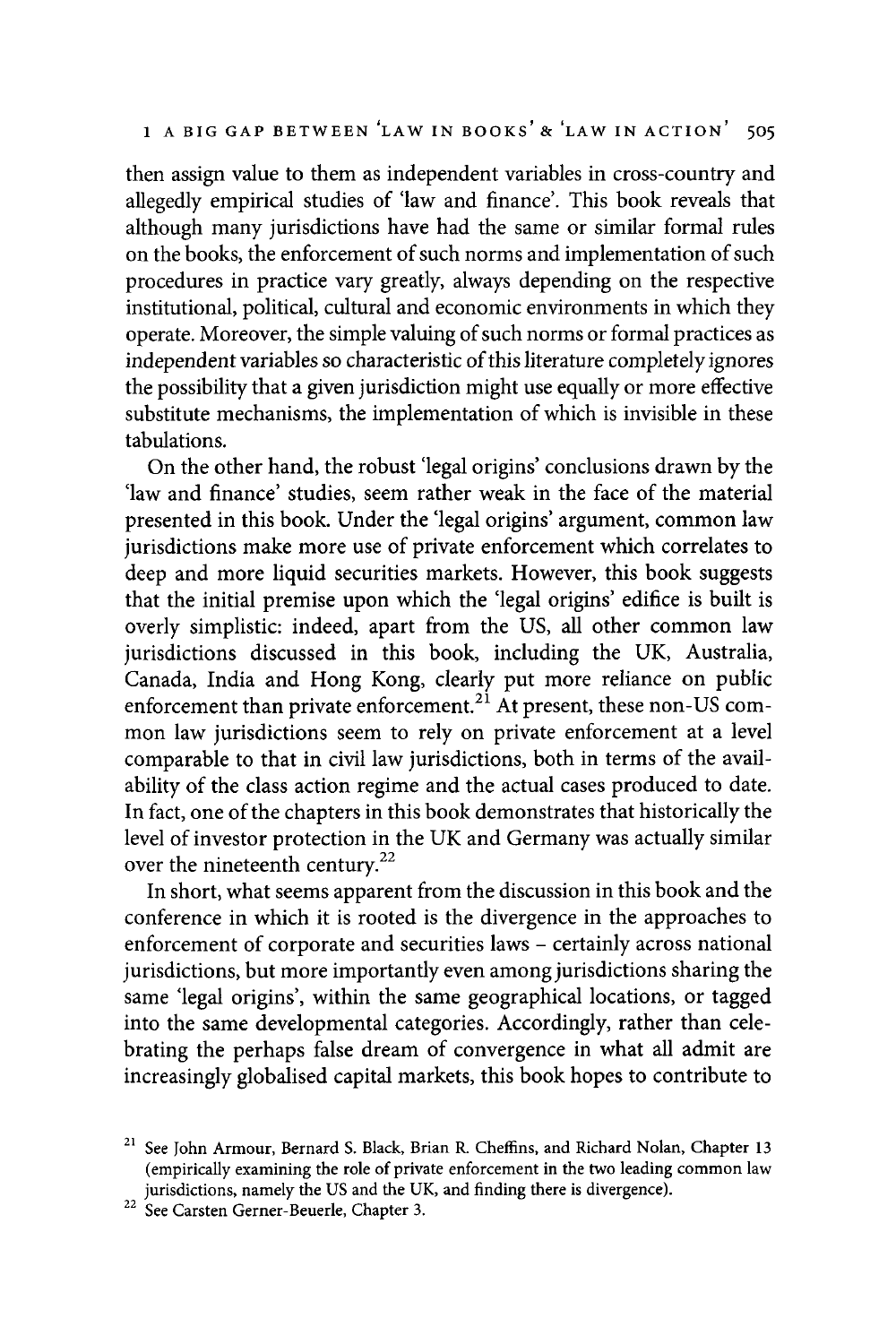#### 506 CONCLUSION

a deeper and less synthesising understanding of persistent divergence, and the reasons for it.<sup>23</sup>

#### **2 A New Taxonomy of Enforcement Strategies**

Enforcement strategies of corporate and securities law have traditionally been divided into two broad categories, namely public enforcement and private enforcement. In general, public enforcement is initiated by a state official such as a regulator or a prosecutor, while private enforcement is by a private party in the form of civil actions for compensation or rescission. The public vs. private enforcement divide is based on two general criteria: first, public and private enforcers may have differing incentives: the former is usually paid a public servant's salary regardless of case outcomes, whereas the latter is primarily motivated by the prospect of financial gain contingent upon success in litigation; second, public enforcers are relatively centralised and subject to explicit political control, whereas private claimants are not.<sup>24</sup> Both enforcement strategies, however, take the form of court proceedings.

As this book makes clear, the simplistic dichotomy between public and private enforcement may not fully capture the complexity and diversity of how corporate and securities laws are enforced in practice. For instance, how do we understand efforts made to enforce the law but without recourse to court proceedings? Professor John Armour of Oxford University, one of the contributors to this book, has come up with a new taxonomy of enforcement strategies, introducing a formal vs. informal divide according to whether the law is enforced through state judicial institutions. Under this two-dimensional taxonomy, there are four types of enforcement strategies, including: formal public enforcement, informal public enforcement, formal private enforcement and informal private enforcement.<sup>25</sup>

- <sup>24</sup> The Securities and Futures Investors Protection Center in Taiwan shows the blurring of boundaries between public and private enforcement mechanisms: The Center can bring private litigation for compensation on behalf of aggrieved investors but has close ties to the government which render it 'dangerously akin to a typical governmental adminis-
- trative branch'. Wen-Yeu Wang, Chapter 22.  $^{25}$  John Amour, 'Enforcement Strategies in UK Corporate Governance: A Roadmap and Empirical Assessment', (April 2008) *ECGI Working Paper Series in Law* (No 106/2008). And see Nicholas Calcina Howson, 'Enforcement Without Foundation? - Insider Trading and China's Administrative Law Crisis', 60 AM. J. CoMP. L. 955 (2012)

<sup>&</sup>lt;sup>23</sup> See Donald Clarke, Chapter 5 (arguing that the purported 'bonding' effects of cross-<br>listings by PRC issuers might be illusory).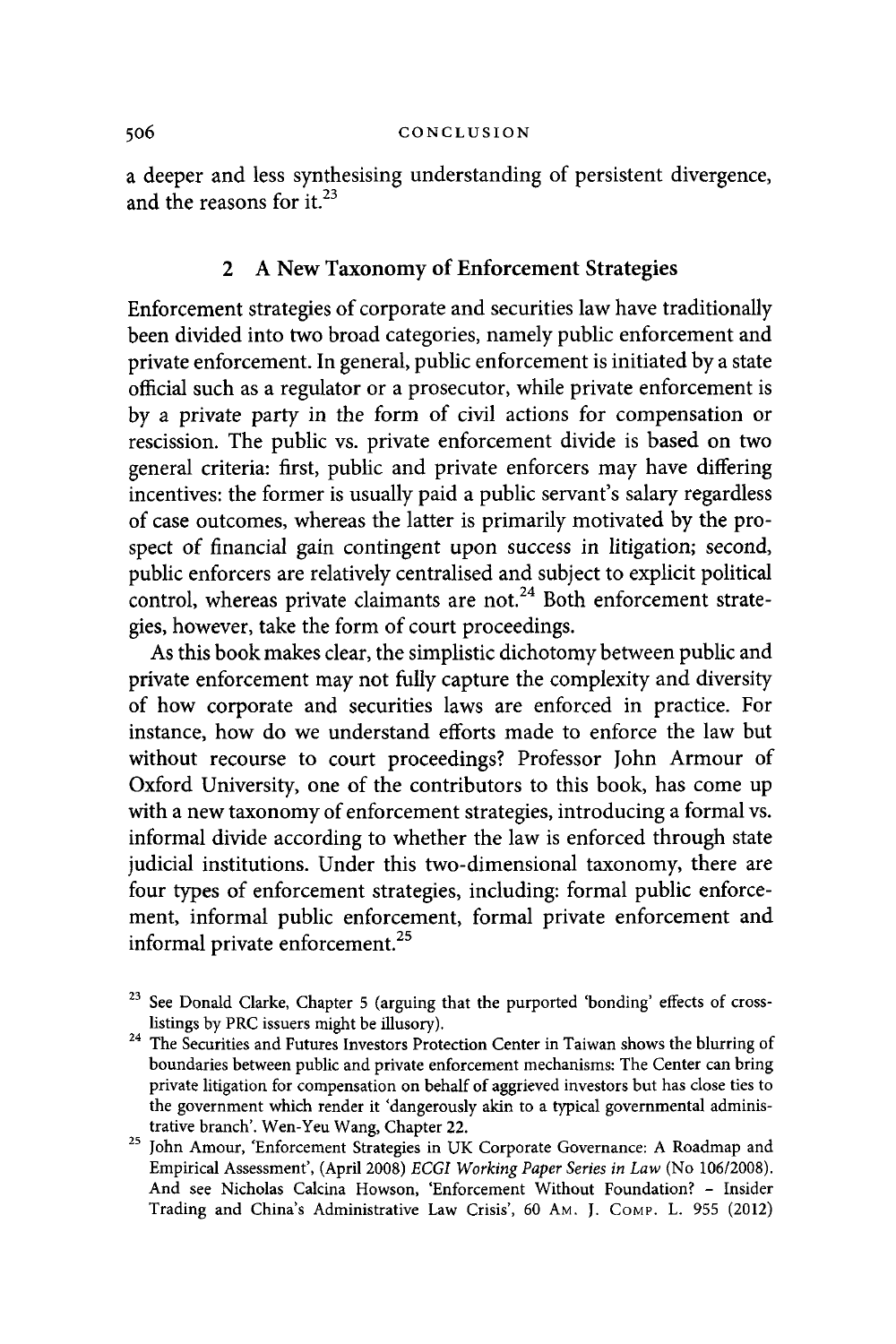This categorisation of enforcement strategies represents a significant improvement over the simple public-private dichotomy, but still has inadequacies. To start with, the criterion used for the formal vs. informal divide may need refinement. As noted above, the formal vs. informal dimension is introduced to take account of those enforcement activities which are not affected through state judicial institutions. This informal type of enforcement activity has the advantage of economising on the considerable costs of judicial or quasi-judicial proceedings. These advantages, however, cannot be taken as absolute, because enforcement by regulators may be subject to judicial review, and thus state judicial institutions may ultimately be involved.

Importantly, the scope of enforcement activities a public regulator is able to carry out without seeking judicial orders is a 'rule of law' issue.<sup>26</sup> For instance, in the PRC the securities regulator has a wide range of powers to freeze or seal up assets, restrict securities transactions, and impose administrative penalties such as warnings, fines and revocation of licences, as well as orders prohibiting the subjects of enforcement from certain activities.<sup>27</sup> It would be inappropriate to refer to those enforcement activities as 'informal'. The reputational sanction imposed by stock exchanges in the form of public censure is commonly understood as a mode of informal enforcement, but in fact, when stock exchanges impose public censure, they need to go through the same procedure as other disciplinary measures such as fine, suspension or delisting of securities. Again, it would be remarkable to understand delisting decisions as 'informal enforcement' as well. The same could be said of the enforcement activities carried out by public regulators or stock exchanges in many other jurisdictions such as Hong Kong, where the regulator has power to impose public censure, fine licensed persons, and suspend or revoke business licenses.

Under the new taxonomy, another example of informal enforcement by regulators is a private conversation between the regulator and the firm or securities trading party in question. This can occur in the context of either an investigation after an alleged violation, or during an application

<sup>(</sup> demonstrating how China Securities Regulatory Commission civil enforcement of the PRC's insider trading prohibition is *ultra vires* and a breach of'administration according

to law' *[yifa xingzheng]).* 26 See Jeffrey G. MacIntosh, Chapter 14 (discussing enforcement modalities from a rule of

law perspective). 27 Robin Hui Huang, *Securities and Capital Markets Law in China* (Oxford University Press, 2014), Chapter 2.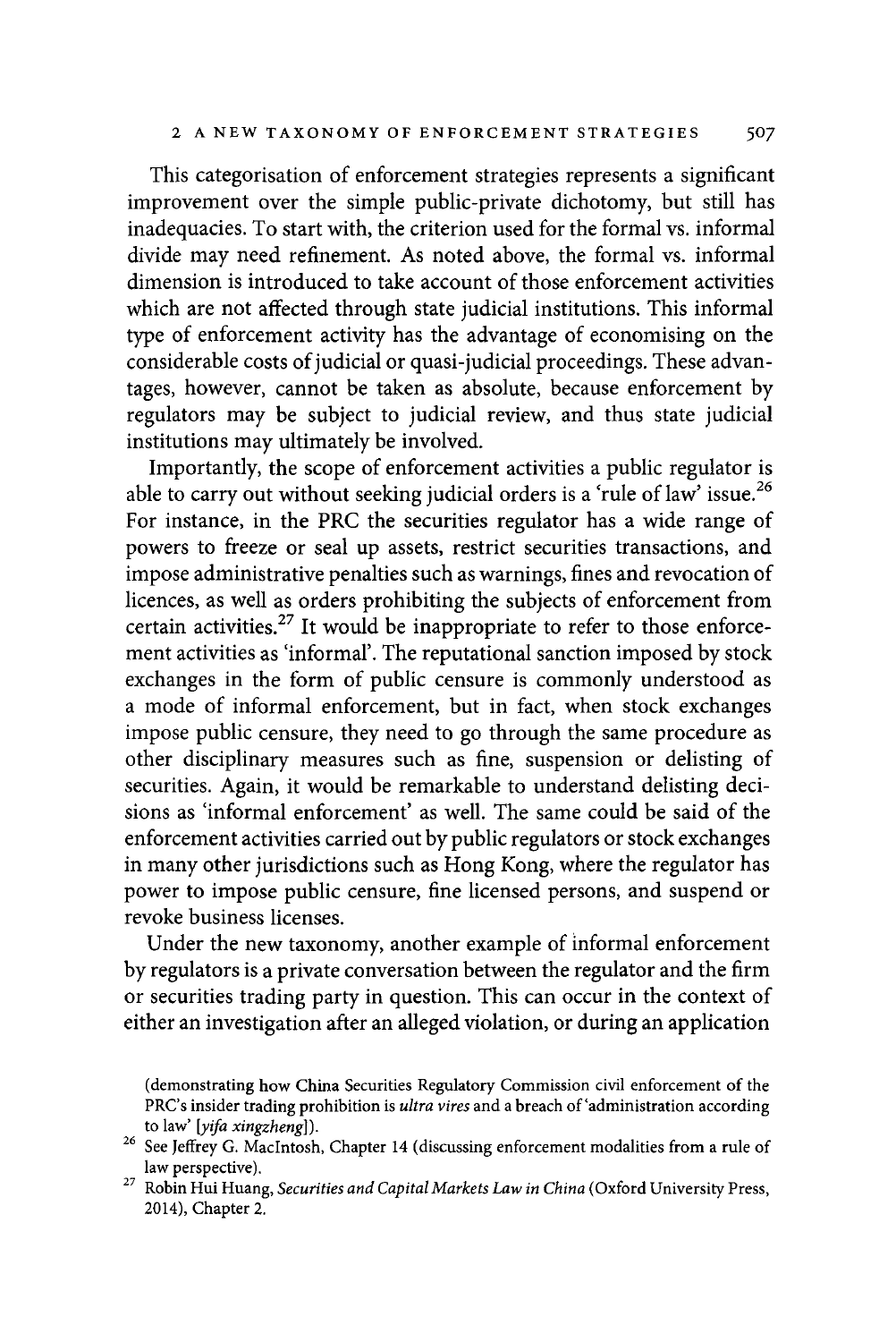#### 508 CONCLUSION

for enforcement action in the future. In the former case, private conversations can be seen as 'informal' to the extent that they are not done through any formal proceedings. It seems doubtful, however, that private conversations regulator to regulate should be treated as a form of enforcement in some cases. Private conversation is something like the threat of sanctions, rather than actual sanctions, and in such cases sanctions are not imposed presumably because the alleged violation is deemed too minor to warrant enforcement. Under these circumstances, private conversation is more like education than enforcement in the strict sense. In the latter case, the regulator provides guidance or even approval to market participants in relation to matters which have captured regulatory attention. This might be more properly labelled a kind of *'ex ante*  enforcement', a regulatory technique which has been used extensively in the PRC of course where the government had maintained a tight grip on the securities market via a host of approval requirements. For instance, up until now, China has used a merit review regime for public markets' fundraising transactions, notably initial public offerings. The non-action letter mechanism used in many jurisdictions such as the US might be another example.

Informal private enforcement refers mainly to the exercise of corporate law-based or securities law-mandated voting rights by shareholders, which for this context we include the 'Wall Street Walk' (voting with their feet by unloading). For many, this so-called informal private action might be more appropriately associated with 'governance' rather than 'enforcement' per se.<sup>28</sup> Even if this can be seen as enforcement in its broad sense, it might be better addressed as 'self-enforcement', which usefully emphasises that corporate and securities law is rather uniquely enforceable by shareholders themselves without recourse to any public institutions such as the judiciary.<sup>29</sup>

There is, however, an urgent need to pay very close attention to private enforcement activity which is not carried out in the courtroom. For

<sup>&</sup>lt;sup>28</sup> Oliver E William, *The Mechanisms of Governance* (Oxford University Press, 1996), 145-170; see also James D. Cox and Randall S. Thomas, Chapter 12 (referring to institutional shareholder activism and the Say-on-Pay voting mechanism as 'governance

developments'). 29 Bernard Black and Reinier Kraakman, 'A Self-Enforcing Model of Corporate Law', 109(8) *Harvard Law Review* 1911 (1996). For the PRC case, see Nicholas Calcina Howson, "'Quack Corporate Governance" as Traditional Chinese Medicine - The Securities Regulation Cannibalization of China's Corporate Law and a State Regulator's Battle Against Party State Political Economic Power', 37(2) SEATTLE U. L. REV. 667 (2014).